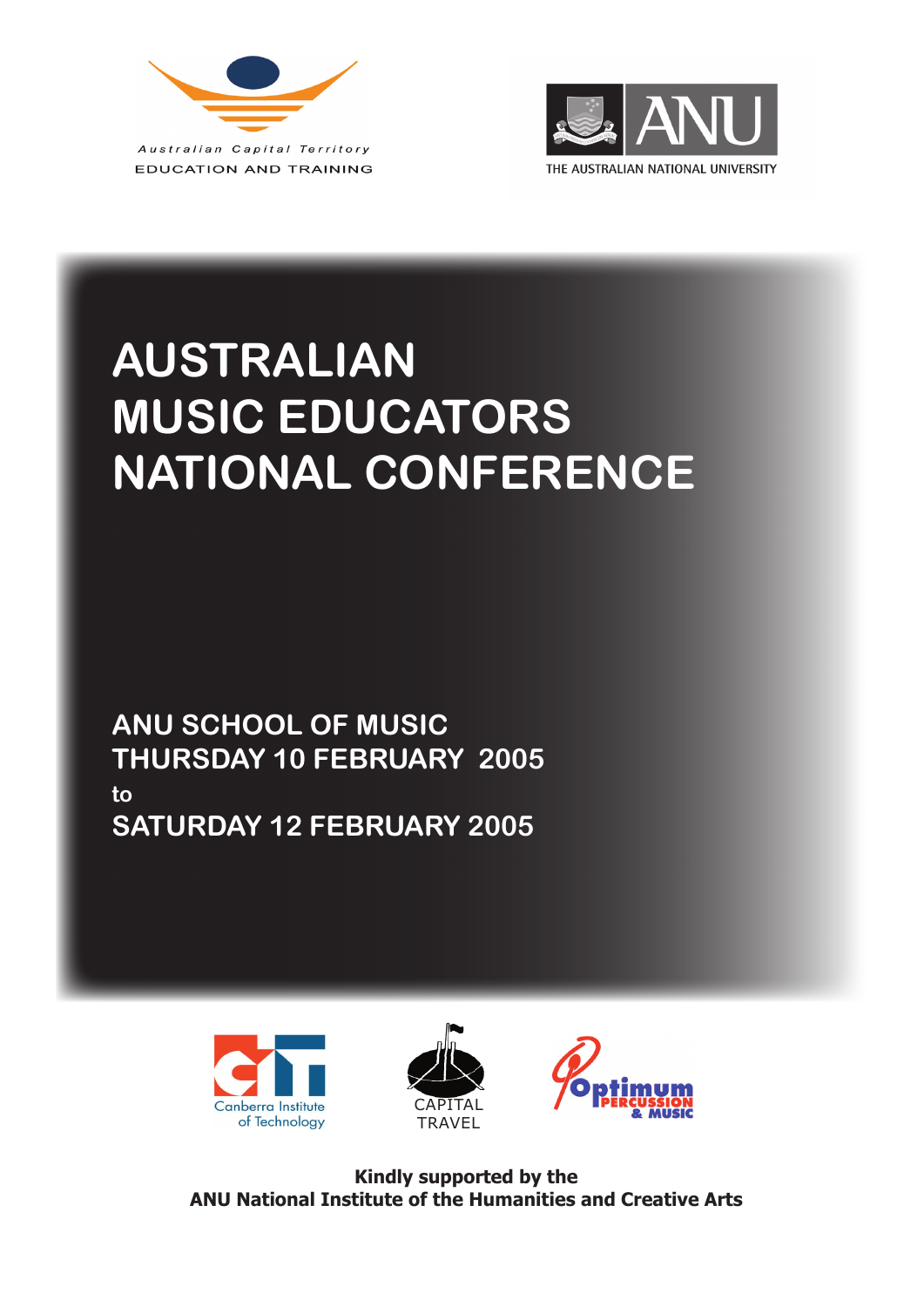# **WELCOME MESSAGE**

#### Dear Fellow Music Educators

It gives us immense pleasure to welcome you to our inaugural Australian Music Educators National Conference. This conference has been a long time in planning and it is great to see it come to fruition. We are pleased to have as guest speakers, clinicians and master educators people from all corners of the globe. From the USA Dr James Bankhead, from the UK, Keith Horsfall, from Canada, Dr Rena Upitis, from Western Australia Dr Sam Leong, and from the Northern Territory Professor Martin Jarvis. In addition to these distinguished guests we have over thirty national educators presenting an exciting range of sessions on issues like Music Wellness, Distance Learning, World Music, and Multi Sensory Music in the Classroom.

We would encourage all participants to spend some time in our trade exhibition having a look at a wide range of music scores, instruments and associated supporting materials.

Of course, conferences are about people, please enjoy this chance to attend stimulating sessions and discuss the wide range of pedagogical topics and philosophies presented. We know that you will find practical tips and methods to adapt and adopt into your music classroom.

The conference is an opportunity for you to network and strengthen ties within our Australian Music Community. An integral session in this conference is Saturday's Session "The National Review of School Music Education". This session will be presented by Project Co-Director Dr Sam Leong and will provide an opportunity for us all to become fully involved in the national debate on the "State of Music Education" with a real opportunity to make your views count!

Music. Play for Life, the national campaign to encourage more music making, through music education or in communities is being represented by Tina Broad, the Campaign Director. Tina will share the session with Dr Leong on Saturday morning.

We would like to take this opportunity to thank the members of the AMENC organisation team who have guided this project to completion: Professor Adam Shoemaker Dean of the Faculty of Arts, Karen Hill School of Music General Manager, Susan Knight and the National Institute of Humanities and Creative Arts, Vicki Dawes, Ben Burgess, The Venue & Events Group, Erika Zywczak, Daniel Zivkovich and Penny Cox.

Gary France & John Agnew Conveners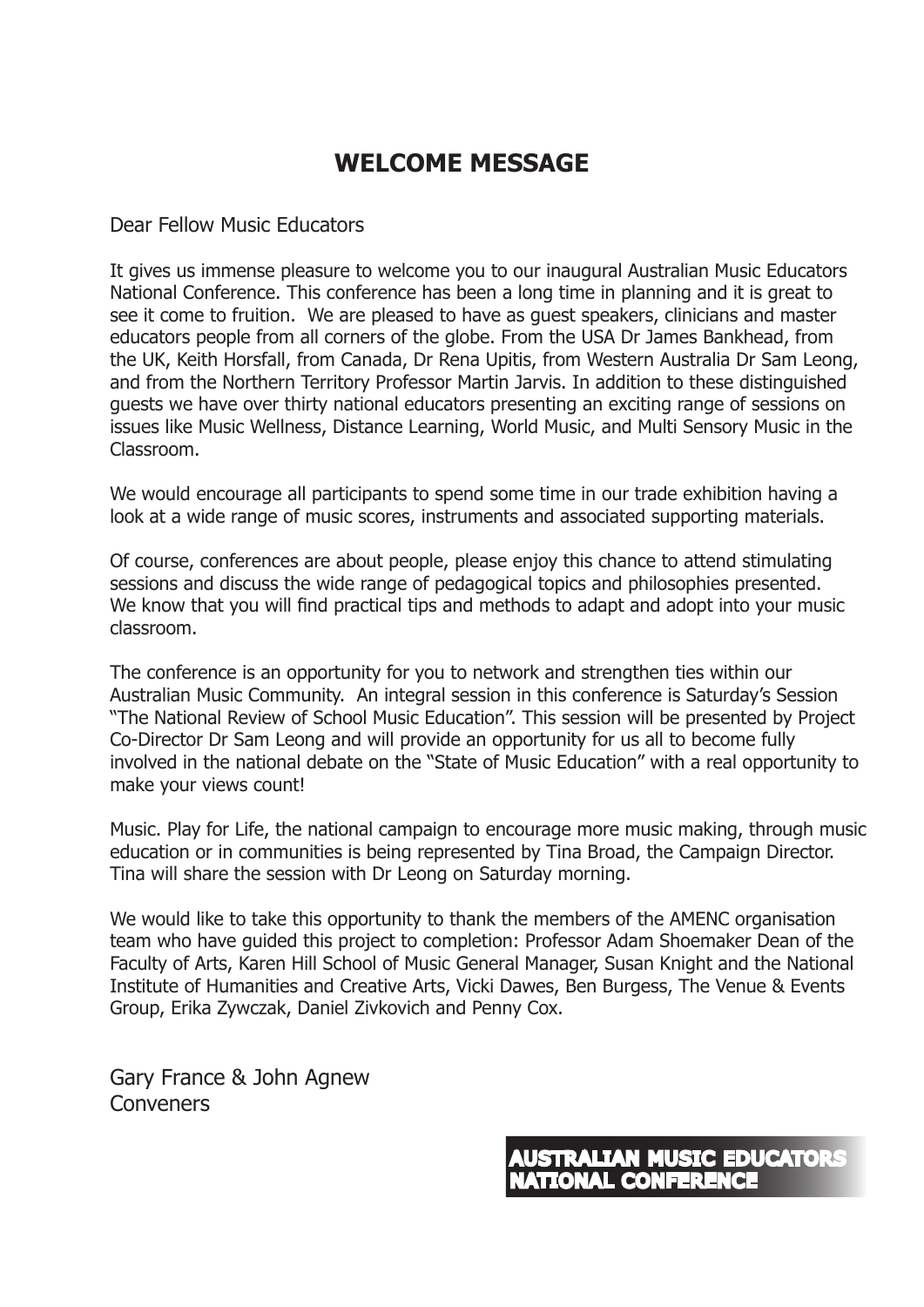# **TRADE DISPLAY Band Room, Karmel Building**

The following businesses are exhibiting at the Trade Display associated with the Australian Music Educators National Conference.

#### **MUSIC BUSINESSES**

#### **Company Company Representative Speciality**

ASTAREX (Weril) Rex Sutherland Better Music **Number 20 Sheet Music for bands, strings, and Sheet Music for bands, strings, and Sheet Music for bands, strings,** Engadine Music Education Centre John Brandman Kurt Jacob and Company Hans Smits Brass and Woodwind instruments Norton International Jim Gardiner

Music Education and Technology David Vrcic MusicPad Pro Plus system

## **EDUCATIONAL INSTITUTIONS**

The Australian National University School of Music Canberra Institute of Technology University of Canberra

## **TRAVEL BUSINESS**

Capital Travel, Manuka

Optimum Percussion **Chris Young** Percussion instruments and agent for Alfred's Music, Publishers Guitar ensemble scores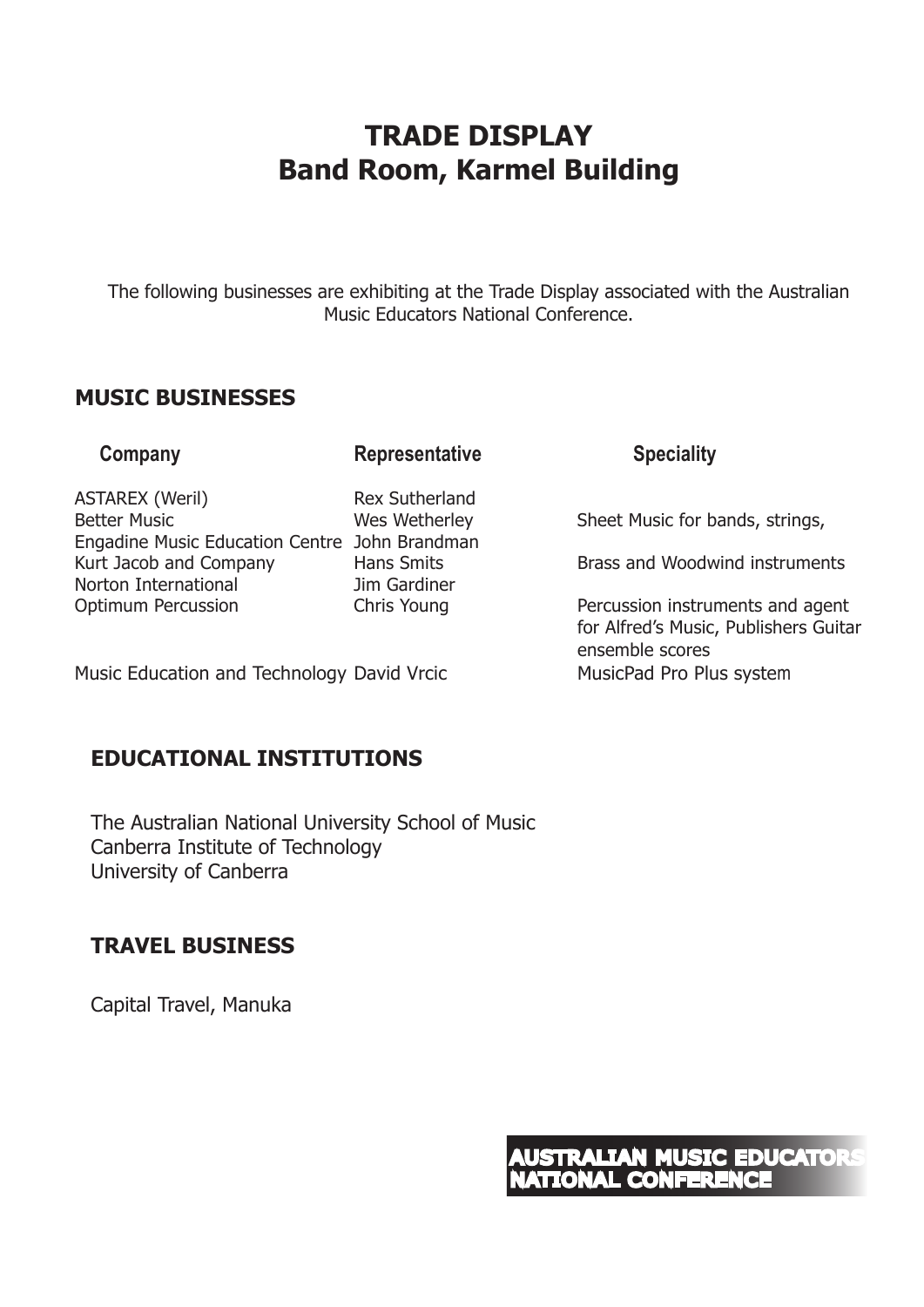# **BIOGRAPHIES**

# DR SAMUEL LEONG

Dr Sam Leong is the Director of Music Education at The University of Western Australia where he was also Director of the Callaway Centre for Music & Music Education until early 2004. Since moving to Australia from Singapore in 1992, he has served as past chair of the WA chapter of the Australian Society for Music Education and chief music examiner of the Curriculum Council of Western Australia (1996 to 2004). He has also served three terms on the Commission for Music in Schools and Teacher Education of the International Society for Music Education (ISME). Dr Leong is currently National Treasurer of the Australian Society for Music Education and also serves on the boards of Research Studies in Music Education, Asia-Pacific Journal of Arts Education, Canterbury Studies in Music, and the International Journal of Education and the Arts. He has contributed to journals, and authored and edited a number of books, including 'Using Music Technology in Music Education', 'Music in Schools and Teacher Education: A Global Perspective' and 'Musicianship in the 21st-century'. A recipient of many awards and several competitive grants, Dr Leong has led an international team in an Australian National Teaching Development project 'Diagnostic Ear Training for Musicians: Metacognition Applied to Good Practice', and currently leads a music research team in a project entitled 'Misperception in Maths and Music Education'. He has worked across disciplines, collaborating with researchers from Human Movement, Engineering, Computer Science and Neuro-psychiatry, and is currently principal supervisor to nearly 20 postgraduate research studies. His Tune Catcher aural software, a venture in collaboration with a Canadian software developer, has been released commercially recently. Over the past 30 years, Dr Leong has had a multifarious career working as broadcaster, pianist, harpsichordist, organist, trombonist, bandsman, choir, band and orchestra conductor, administrator, and music teacher from primary to tertiary levels. A graduate of the Chinese Nature-Cure Institute (Singapore) and the Rwr-Shr Health Institute International (Taiwan), he has developed a personal resource and life management system called 'Salubriology', which is integrated into 'Performance Wellness', a unique course he teaches to both musicians and non-musicians.

## DR JAMES M. BANKHEAD

Dr James M. Bankhead is Chairman of the Department of Music at the California State University, Chico – a position he has held for more than 8 years. He is involved with all aspects of the artistic, academic and administrative life of this outstanding institution. Prior to his appointment at CSU, Chico, Dr. Bankhead was Executive Director of the Green Bay Symphony Orchestra and Producer at the Weidner Center for the Performing Arts. Dr Bankhead completed 22 years of military service retiring as a Lieutenant Colonel in the Air Force. He served as Commander/Conductor of the United States Air Force Band in Washington DC 1985-1991 and Deputy Commander/Assistant Conductor of that organization from 1976-1985. He has conducted in all 50 states and 22 foreign countries Dr Bankhead received his Doctor of Musical Arts degree from The Catholic University of

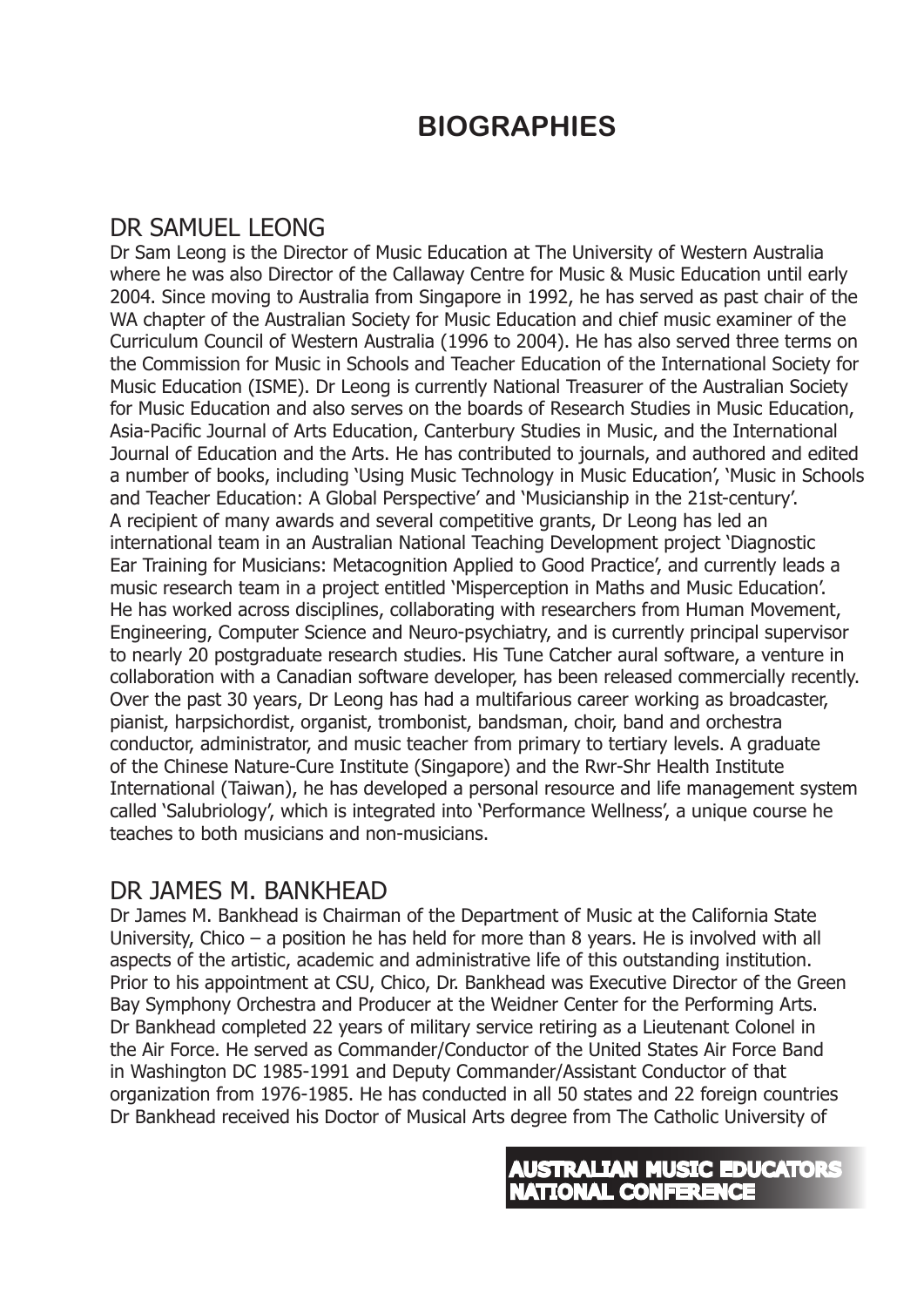America, Washington, DC; his Master of Arts degree is from Central Michigan University; and, his Bachelor of Music degree at Utah State University.

He is a member of The American Bandmasters Association, College Band Directors National Association, the American Symphony Orchestra League, the International Jazz Educators Association, the California Music Educators Association and Music Educators National Conference.

## KEITH HORSFALL

Keith Horsfall is a Senior Manager for Dudley Performing Arts in the heart of England. His background is as a musician, having gained a music degree and cello performer's diploma whilst at Huddersfield University and a teaching certificate awarded by the University of Leeds. He was elected a Fellow of the Royal Society of Arts in 1999.

He has been involved in music education for nearly thirty years both as a teacher and as an administrator. His present role is managing a community arts team who work both in the schools in the region and in the wider local community. He also manages a regional arts centre.

He has been closely associated with several national music organisations, including Music for Youth and as an executive committee member on the national Music Education Council. He is a trustee and executive member of the National Association of Youth Orchestras. With the various youth orchestras, bands and choirs he has directed, Keith has extensive touring experience (both as organiser and musical director) throughout many parts of the world including Europe, North America, Australia and Africa.

# ASSOCIATE PROFESSOR MARTIN JARVIS

Martin Jarvis is the Associate Professor of Music at the Northern Territory University at Darwin (now Charles Darwin University) where he teaches viola, violin and conducting, as well as artistically directing the Darwin Symphony Orchestra. Besides past guest conducting appearances with the Royal Liverpool Philharmonic, Bournemouth Symphony Orchestra and others, he has also in the past guest lectured at the Royal Academy of Music at London, University of Kent at Canterbury, the Queensland Conservatorium of Music at Brisbane and the Hong Kong Academy of the Performing Arts.

Martin Jarvis has a reputation throughout Australia for presenting high profile symphony orchestra concerts in remote outdoor locations. The first of these was the award-winning "Bolero in the Gorge" in 1990, with the orchestra playing on floating pontoons in Katherine Gorge. In July 1993 Martin conducted the Darwin Symphony Orchestra in another awardwinning event, "Peter Sculthorpe's Images of the Northern Territory", a spectacular sunset concert at Nourlangie Rock, Kakadu National Park, with guitarist John Williams as soloist as the closing Concert of the Darwin International Guitar Festival.

Martin Jarvis has received a number of awards recognising his contribution to the cultural life of Australia and in particular the Northern Territory. Among the awards received are a Centenary Medal in 2003 for services to Australian Society, the inaugural The Orchestras of Australia Network (TOAN) Award 2000, for his contribution to the development of orchestral music in Regional Australia, Northern Territorian of the Year 1999 for his contribution to the Arts in the Northern Territory, Fellow of the Institute of Music Teachers, for his contribution to music education in Australia and Darwin Citizen of the Year 1989. Associate Professor Jarvis is the author of "The String Players' Pocket Dictionary" published by the Northern Territory University Press. He has written on the subject of the history and interpretation of the Kreutzer 42 (originally 40) Etudes for Violin, as well as the subject of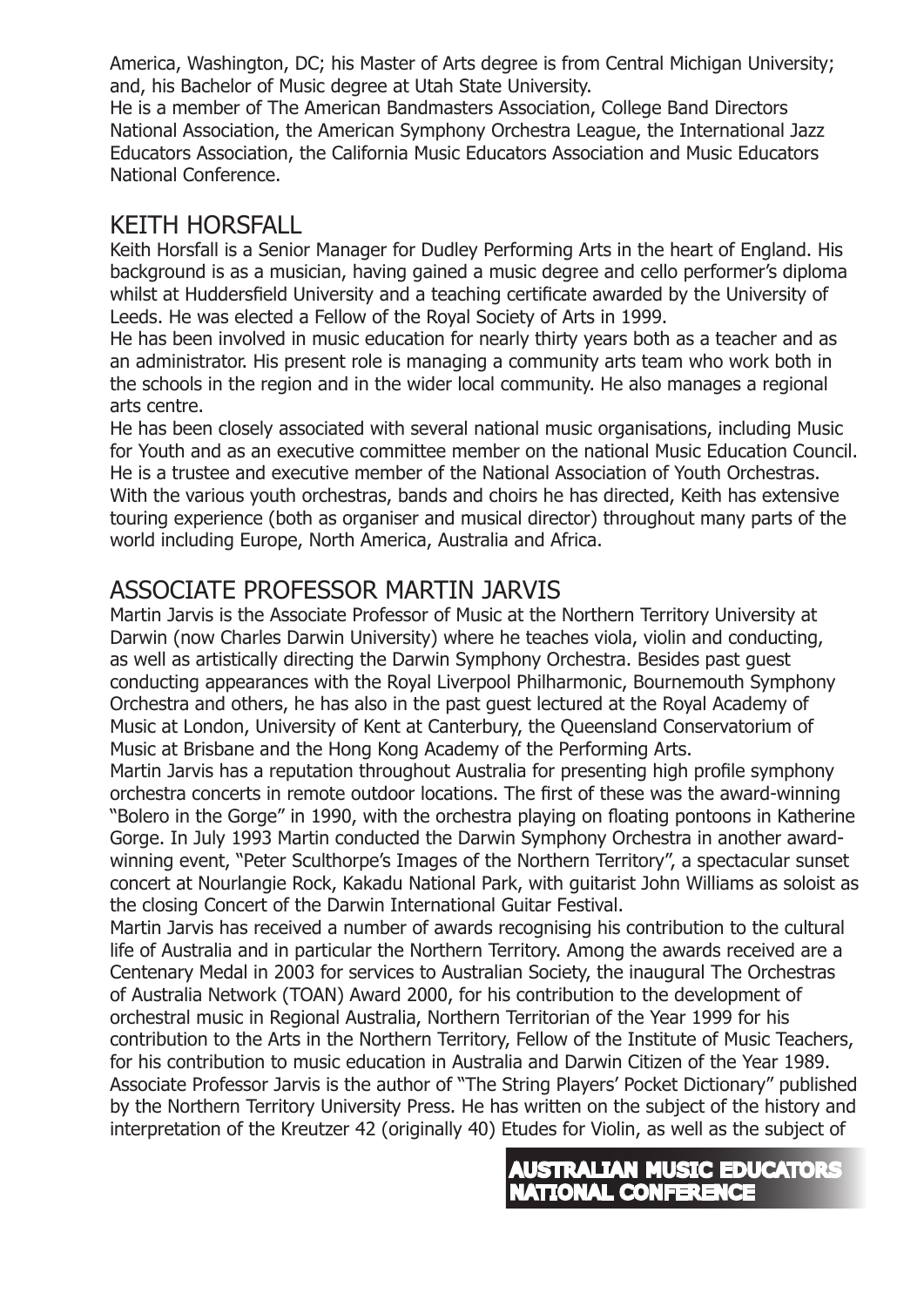community music. He has also researched and published on the subject of "Retrogressive Concatenation as a Means of Score Acquisition". Associate Professor Jarvis's most recent research publications have taken a new look at the professional relationship between Johann Sebastian Bach and his second wife Anna Magdalena.

## JOHN AGNEW

John Agnew has been the Principal of the ACT Department of Education's Instrumental Music Program since 1989. He was awarded a Churchill Fellowship in that year to investigate band pedagogy and music teacher training in the USA. He directed the Canberra City Band's Junior Division for 11 years and currently directs the ACT Senior Concert Band, the members of which are selected from all ACT Government secondary schools. He was awarded the Medal of the Order of Australia (OAM) for services to youth and music in 2000.

# LINDSAY BINGHAM

Lindsay Bingham has a Bachelor of Music from Sydney Conservatorium and a post graduate award from the Berlin Conservatorium. Lindsay has a Diploma of Education from the Canberra College of Advanced Education and also a Diploma from the Kodaly Institute in Hungary. Lindsay's varied music teaching experience includes conductor of the Canberra Children's Choir, accompanist to Canberra Boys Choir, High School music teaching at Radford College, College level teaching at Narrabundah and Lake Tuggeranong Colleges and Lecturing in music education at Signadou College, ACU. He is currently teaching music at a local pre school.

Lindsay developed a sequential program K through Y6, trialed at Higgins Primary School and which included the students from Cranleigh School. Lindsay has a holistic approach to teaching music, which develops all of the senses, movement and emotions and which is integrated into other learning areas.

# NAIDA BLACKLEY

In 1980 Naida Blackley made the decision that she would not pursue mathematics at university and chose music education instead – and what a good decision it was. She began flute lessons in 1976 after some attempts at piano in earlier years and loved the buzz of being able to perform solo and in bands. In 1979 she began teaching flute and was awarded the Queen's Silver Jubilee Grant for Young Australians to pursue her music studies. After 4 years at CCAE she graduated into the world of secondary music teaching and began her career in Canberra's public schools and was promoted to Executive Teacher in 1995. Other music activities have included conductor of Canberra City Junior Band from 1986 – 1994 and as a performer with Queanbeyan Players in their musical productions. Music has taken Naida around the world – to the USA, Taiwan, Tonga, France, UK and Japan. In 1991 she was part of a Rotary Group Study Exchange to Sweden to study music education practices there. Twenty years later she is still teaching band, classroom music and a bit of information technology as well and still enjoying it. Naida firmly believes that the combination of fun and learning is essential to a successful class and hopes that her seminar at this conference will provide fun ideas for learning to her colleagues.

# RACHAEL BRODERICK

Rachael Broderick has a special affinity with young children and her musicality and delivery of lessons in the class-room situation is exceptional. She studied music with Jenny Burton,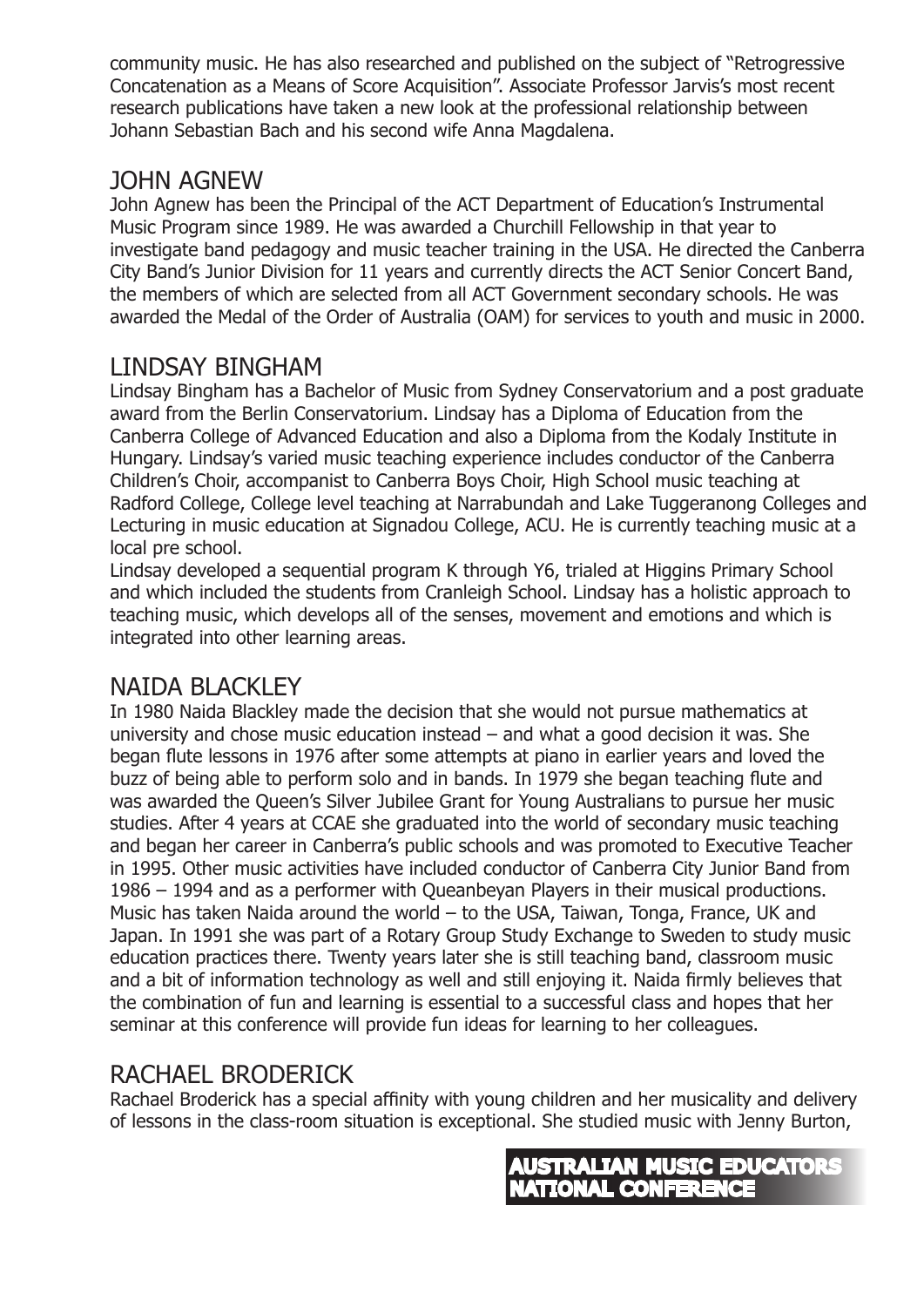then Jill Bellchambers, attaining A.Mus.A in modern organ in 2003. Currently she is furthering her studies in singing. Rachael commenced teaching in 2001 and undertook early childhood music training through the International School of Music (Australia) with Ros Thrift (Sydney) and Jill Bellchambers (Canberra).

Rachael teaches the Bopperbugs (1-2 years), Beebopper (3 years), Junior (4-6 years), Primary (7+) and Extension (7+) ISM programs at the Bellchambers Music School in Phillip and also teaches small groups at various Primary Schools in Canberra and Queanbeyan. She has won numerous performance competitions on modern organ, including the Regional Finals of the Yamaha Keyboard Festival in 1998.

## LOUISE BUTLER

Louise Butler studied 'cello in Sydney with Colleen McMeekin, and completed a Music Education Degree. After playing and teaching at the Wollongong Conservatorium she moved to Canberra where she has played with Canberra Symphony, and set up and run, several string programs in both public and private schools. Louise also teaches 'cello at the ANU School of Music, runs her own private teaching studio, and conducts

## MICHAEL CAESAR

Michael Caesar began his music studies at the age of six in Newcastle, NSW. When he was seventeen he developed an interest in composition and was mentored by the Australian composer, Nigel Butterley. At eighteen, Michael was invited to continue his music studies in Belgium at the Brussels Royal Conservatorium where he studied violin, composition and conducting. He graduated with a first prize diploma three years later. He then continued his studies in composition at the Utrecht State University, Institute of Sonology in Holland where he studied electronic music and computer composition. He also spent some time studying composition with Stockhausen and Ligetti. Upon his return to Australia, Michael gained a Bachelor of Music Education (Honours) degree and a Masters Degree in Education. His area of research and interest is music improvisation and he is at present working towards a Doctorate in composition at the ANU School of Music under the supervision of the Australian composer Professor Larry Sitsky.

## JUDITH CLINGAN

Judith Clingan is one of Australia's foremost composers and music educators. She is also acknowledged for her contributions to Australian contemporary music theatre and as a leading choral music director and conductor.

Awards, fellowships and grants include a Membership of the Order of Australia for services to music, Australia Council Composer Fellowship, artsACT Creative Artists Fellowship, ANU Creative Arts Fellowship, Churchill Fellowship, Canberra Times Artist of the Year, ACT Social Services Award for Services to Children, Sounds Australian Award for her composition Kakadu, Arts funding from Arts ACT, and Arts SA, numerous residencies across Australia and commissions for original compositions. She has also commissioned, directed and premiered significant works of contemporary Australian choral music and music theatre. She is the founding director of many choirs and music theatre groups, e.g. Gaudeamus Community Music and Performing Arts (Now Music For Everyone), which she directed 1983- 93, The Young Music Society Summer Music Schools for Children. (Director 1969-89), The Canberra Children's Choir (now part of Canberra Youth Music) (Director 1967-71, 1974-76, 1979-81), Voicebox Youth Opera, Imagine Music Theatre workshops, Waldorf Wayfarers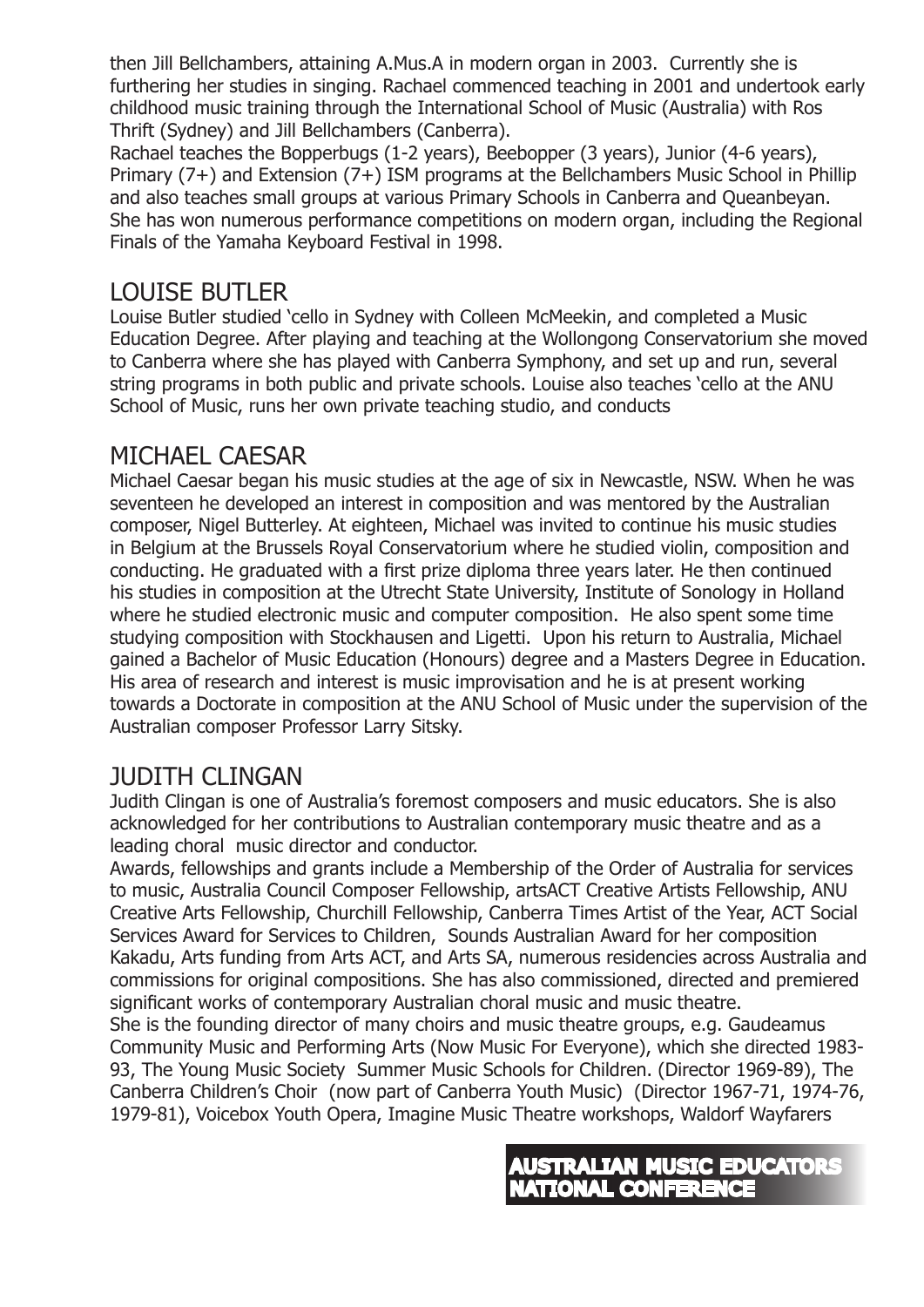now Wayfarers Australia), The Variable Consort. She has also conducted Adult Education courses for various institutions across Australia.

## GARY FRANCE

Gary France is a native of Syracuse, New York, U.S.A. Mr France received his Bachelor of Music degree, Music Education, in 1979, from the State University of New York at Potsdam and his Master of Music degree, Orchestral Performance / Jazz, in 1988 at the University of North Texas. While at UNT Gary became the first percussionist to direct one of the prestigious Jazz Lab Bands. Since settling in Australia in 1987, as the inaugural lecturer in Percussion at the W.A. Conservatorium of Music, Gary France has done much, through his dedicated teaching and performing on a wide range of percussion instruments, to significantly raise the profile of percussion playing in Australia. He is regularly employed by peak music bodies such as the Australian Youth Orchestra and the Australian National Academy of Music to tutor developing percussionists. His former students now hold prominent positions in the music industry both here in Australia and abroad. Since 1998 Mr France coordinated and nurtured Percussion program at the School of Music, Australian National University. Mr France was appointed Head of School of Music in 2004.

## HAZEL HALL

Hazel Hall is a music educator who has worked in primary and secondary schools and colleges in Melbourne and Canberra for over forty years. She has also served as a music consultant for both state governments. Hazel travels widely and has a keen interest in non-western music. In 1978 she instigated a program introducing multicultural music to children in Victorian primary schools, continuing this work when she moved to the ACT in 1983. In 1992 she commenced teaching units of Asian music at the ANU School of Music. Hazel has published articles in a number of books and journals, including the Oxford Companion to Folklore and the Garland Encyclopaedia of World Music. She was a member of the Australia Indonesia Association Gamelan for over ten years. Her last full time position was Head of Performing Arts at Narrabundah College.

# DR JOLANTA KALANDYK-GALLAGHER

Dr Kalandyk-Gallagher received her Masters degree in Music Education with Distinction from the Warsaw Conservatorium of Music. Her thesis investigated the influence of music on children's emotions. Following her graduation, Jolanta was employed as a lecturer with the Warsaw National Philharmonic, and a conductor of the University of Warsaw Choir. Jolanta's further professional training included a Music Therapy course in Paris and a Music Therapy degree from the University of Melbourne.

Jolanta taught music at a primary and secondary level, and established and ran for several years the Red Hill Music Program in Victoria. The effectiveness of this program was then investigated for her doctorate. Her research examined the effect of music activities on children's self-esteem, communication, participation, and leadership. The results of this research were summarized in Jolanta's book "Music and the self-esteem of young children", published by the University Press of America in 1996.

After three years of full-time lecturing in Music Education (Early Childhood and Primary) at Edith Cowan University, Perth, Jolanta moved to Canberra in 1999 and has taught at the ANU School of Music and the Australian Catholic University (Teacher Training). Over the past five years Jolanta was invited to lecture in Indonesia and Malaysia, and has presented lectures and workshops at national and international conferences.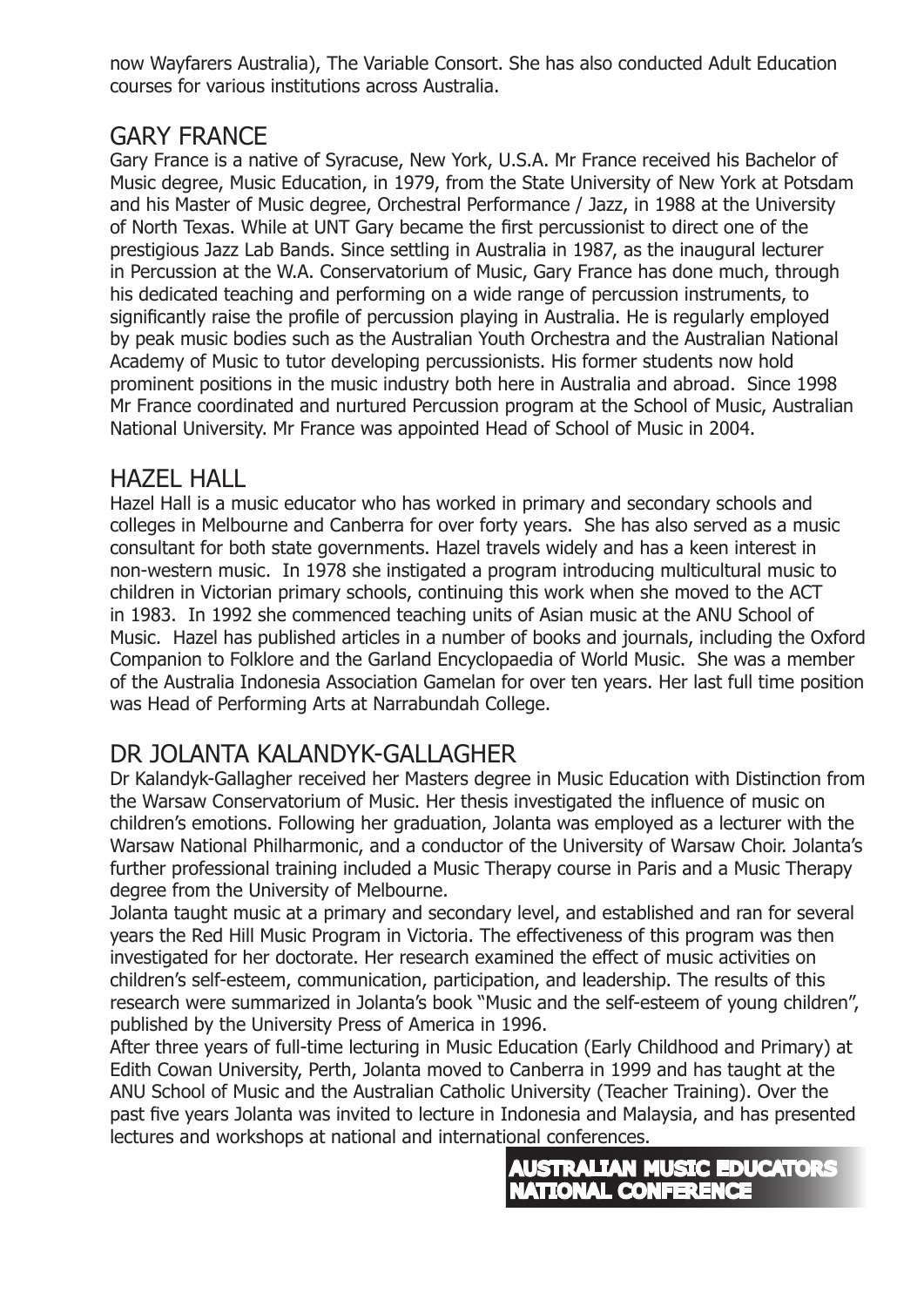In 2004 Jolanta became the inaugural convenor of the Early Childhood Music Program at the ANU School of Music. This program involves children aged 0 to 4 participating in classes with a parent.

# CHRISTOPHER KEANE

Born in Sydney, he began teaching himself guitar in his teens. Later, while completing a degree at the Sydney Conservatorium of Music, he studied with Gregory Pikler. During the 1980s he was a member of the Sydney Guitar Quartet, toured New South Wales giving concerts in schools for Musica Viva and played as a session musician for theatre, TV ads and film.

In the 1990s he began conducting both chamber music and music theatre. Among others, he was musical director for David Holman's 'No Worries' and Peter Flannery's 'The Adventures of Awful Knawful'. In 1996 he conducted the Sydney Guitar Orchestra in recordings of Australian music that appeared on the Jade label. He was a member of the guitar orchestra "frEternity" that released a self-titled CD in 2004.

Christopher has always been interested in guitar pedagogy and Heads the Guitar Faculty at Cranbrook School. He is also an examiner for the Australian Music Examinations Board and has conducted workshops, masterclasses and adjudicated in a large number of Conservatoriums and Universities in Eastern Australia. He recently was an organising tutor for the 2005 Classical Guitar Society's Summer School and was on the Jury for the 2000, 2002 and 2004 Australian Guitar Competitions.

## MAX MCBRIDE

After two study leaves in Austria where he studied double bass with the world-renowned Ludwig Streicher and conducting with Otmar Suitner he returned to Australia in 1979 to take up the position of Principal Double Bass with the Australian Chamber Orchestra. With them he toured extensively within Australia as well as in Europe, the United States and South East Asia. He also became the regular bass player of the Australia Ensemble, performing most of the standard repertoire which includes bass as well as less familiar works such as Kurtz's 'Last Contrabass in Las Vegas' with Jane Manning.

In 1992 Max took up a full-time teaching position at the then Canberra School of Music, but has kept up a busy performing schedule. He is the regular bass player of the Brandenburg Orchestra and has been invited as guest principal to play with the Tasmanian and Sydney Symphony Orchestras. In 1996, when on study leave in Vienna, he was invited to play with the Vienna State Opera Orchestra and the Vienna Philharmonic Orchestra under Daniel Barenboim. In 1998 and 2000, he was again invited to play in the Vienna State Opera in numerous performances including Parsifal, Die Frau ohne Schatten, Elektra, Barber of Seville.

Max has also had an active conducting career, working with most of the professional orchestras in Australia, including the Australian Chamber Orchestra, Sydney Symphony Orchestra, Queensland and Adelaide Symphony Orchestras as well as the Victoria State Orchestra. Since 1994 he has lectured in conducting at the School of Music. In 2001 he was promoted to Senior Lecturer in Double Bass.

### BENGT-OLOV PALMQVIST

Bengt-Olov Palmqvist is presently the Senior Lecturer in Aural and Music Theory at the ANU School of Music. Originally from Sweden, where he gained a Masters of Music in Pedagogy,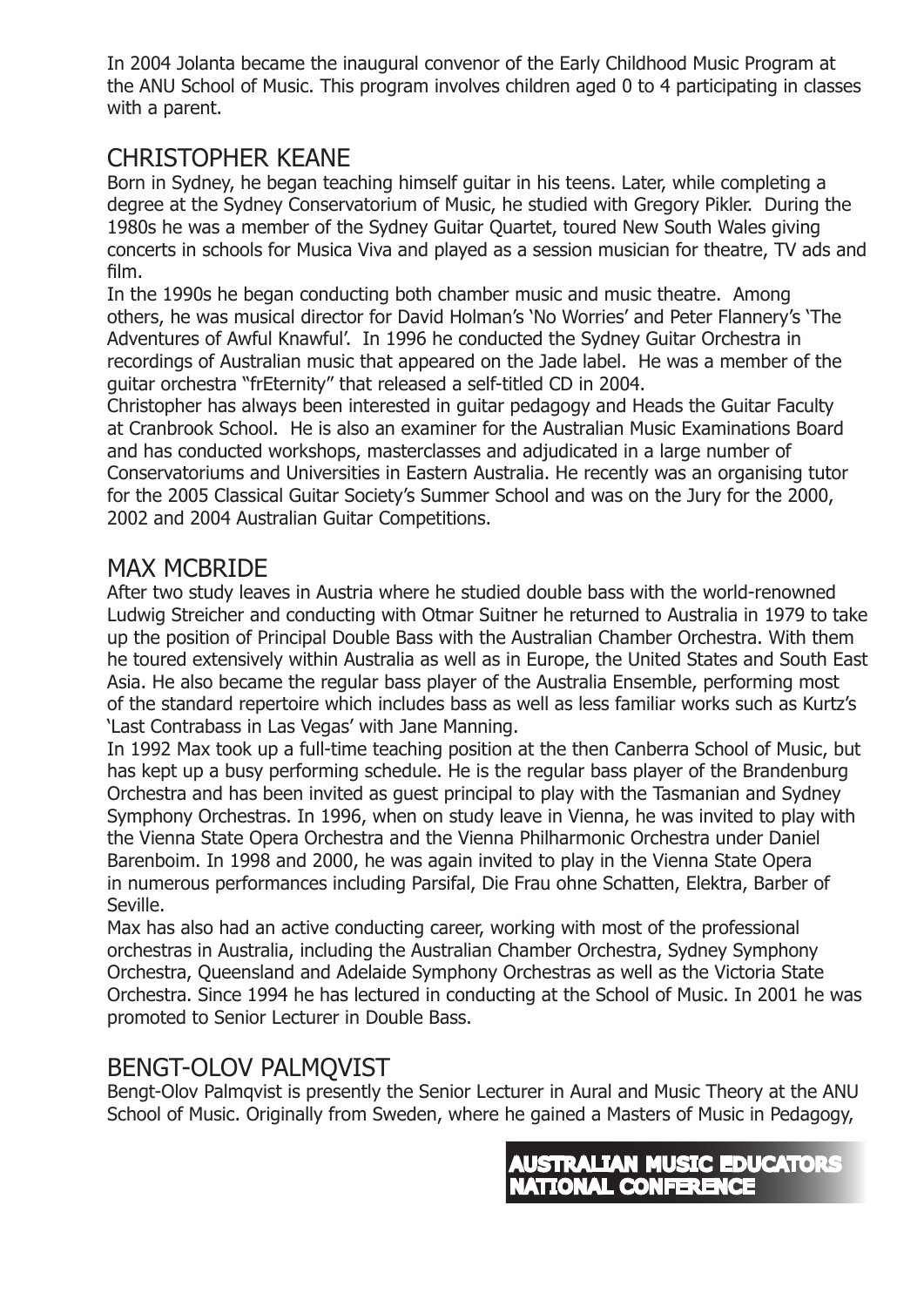Aural and Music Theory from the Royal College of Music in Stockholm. Olle, as his is affectionately known, is a leading authority in Aural training with an enviable reputation in several countries for his highly successful teaching skills and personal interest in the development of rhythmic understanding.

# DR RENA UPITIS

Dr Rena Upitis is a Professor of Arts Education at Queen's University, Kingston, Ontario. A musician and composer, Rena has A.R.C.T. diplomas in both Piano and Vocal Performance from the Royal Conservatory of Music (Toronto), and degrees in Psychology (Queen's, B.A.), Law (Queen's, LL.B.), and in Education from Queen's (M.Ed.) and Harvard (Ed.D). She has worked as a music teacher in inner-city schools in Canada and the United States and has been a studio teacher of piano and music theory for over 25 years. In June, 2000, she completed a five-year term as Dean of Education at Queen's University.

Dr Upitis teaches courses on music and mathematics curriculum methods, integrated arts and technology, and research methodologies. She has worked as a music teacher in innercity schools in Canada and the United States and has been a studio teacher of piano and music theory for over 30 years. Rena frequently presents at conferences and publishes widely in academic and professional journals, mostly on issues in mathematics and music education. Her various research projects, funded by SSHRC, NSERC, and government and industry, have explored teacher and student transformation through the arts and the use of electronic games in mathematics and science education. Rena's two books on music teaching explore possibilities for teaching music through children's improvisation and composition in regular classroom settings (This Too is Music, 1990, Heinemann; Can I Play You My Song? The Compositions and Invented Notations of Children, 1992, Heinemann). She is co-author of Creative Mathematics: Exploring Children's Understanding (1997, Routledge).

Dr Upitis is presently national research co-director of Learning Through the Arts, a multiyear project that brings artists to the classrooms of over 20,000 students. In addition, Rena has composed 35 works for a variety of chamber music ensembles, and is an artist and published poet.

## SUE VINCENT

Sue Vincent has been a teacher in the ACT for approximately 20 years. In that time she has taught in a number of primary schools and special education settings. She is currently a member of the Amaroo School Executive staff. Sue used her elementary musical training in combination with the knowledge and skills acquired through attending music therapy courses at the University of Canberra to develop and maintain a community based hand bell choir for the last ten years.

Sue worked at Turner School for 15 years and for much of that time she was responsible for the Turner Bell Choir. This bell choir was established to provide a therapy based music program for students with mild, moderate and some severe disabilities. The Bell Choir performs at public events such as Floriade and Education Week activities and for school based functions.